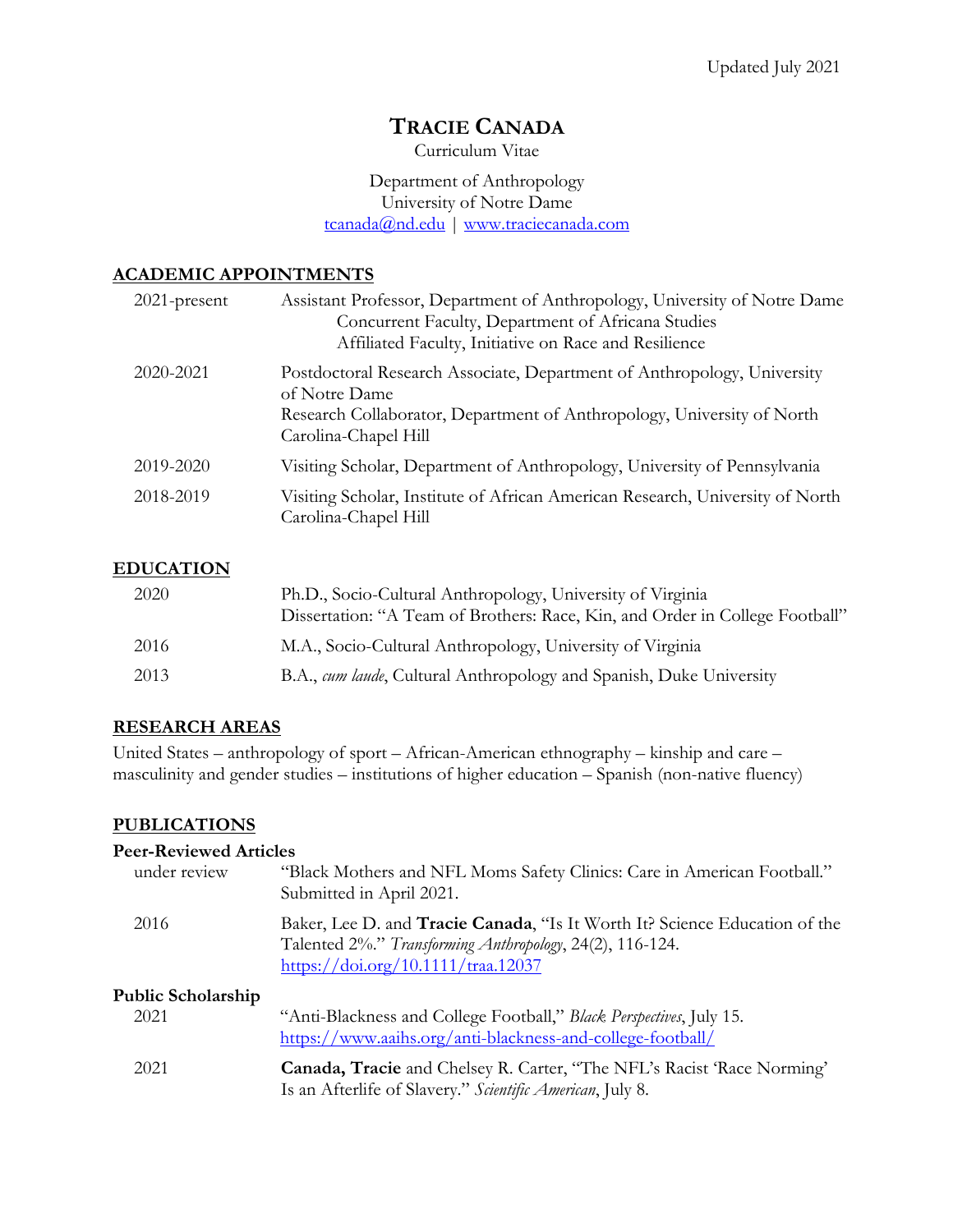|                          | https://www.scientificamerican.com/article/the-nfls-racist-race-norming-is- |
|--------------------------|-----------------------------------------------------------------------------|
| an-afterlife-of-slavery/ |                                                                             |

| 2021                | "Special Focus: Engaging 'The Second Generation of African American<br>Pioneers in Anthropology'," History of Anthropology Newsletter 45 (2021):<br>https://histanthro.org/tag/engaging-pioneers/                                                                                                      |
|---------------------|--------------------------------------------------------------------------------------------------------------------------------------------------------------------------------------------------------------------------------------------------------------------------------------------------------|
| 2020                | "Tackling Care and Capitalism in College Football." SAPIENS, December 14.<br>https://www.sapiens.org/culture/college-football-racial-capitalism/                                                                                                                                                       |
| 2019                | "A Kelleyan Approach to Anthropology." Member Voices, Fieldsights, July 8.<br>https://culanth.org/fieldsights/a-kelleyan-approach-to-anthropology                                                                                                                                                      |
| 2018                | "Power Players: US Football and French Rugby." SAPIENS: A Podcast for<br>Everything Human, SAPIENS, October 23.<br>https://www.sapiens.org/culture/paying-college-athletes-football-rugby/                                                                                                             |
| 2018                | "For the Love of Football." Anthropology News, August 21.<br>http://www.anthropology-news.org/index.php/2018/08/21/for-the-love-<br>$of$ -football/                                                                                                                                                    |
| 2017                | "Passionate Doubleness: Genius and Struggle in the Life and Work of<br>W.E.B. Du Bois." Bérose, Encyclopédie en ligne sur l'histoire de l'anthropologie et des<br>savoirs ethnographiques. August 28. http://www.berose.fr/?Passionate-<br>Doubleness-Genius-and-Struggle-in-the-Work-of-W-E-B-Du-Bois |
| <b>Book Reviews</b> |                                                                                                                                                                                                                                                                                                        |
| 2017                | Review of Raised Up Down Yonder: Growing up Black in Rural Alabama, by<br>Angela McMillan Howell. Transforming Anthropology, 25(1), 69-71.<br>https://doi.org/10.1111/traa.12088                                                                                                                       |
| 2015                | Review of Lines of Descent: W.E.B. Du Bois and the Emergence of Identity, by<br>Kwame Anthony Appiah. Transforming Anthropology, 23(2), 121-122.<br>https://doi.org/10.1111/traa.2 12053                                                                                                               |

#### **AWARDS, GRANTS, AND FELLOWSHIPS**

# **External** 2020-2022 University of North Carolina-Chapel Hill (declined) Carolina Postdoctoral Program for Faculty Diversity 2019, 2020 American Ethnological Society Student Diversity Travel Grant (\$500) 2019 Ford Foundation Dissertation Fellowship Program Honorable Mention 2017-2018 National Collegiate Athletic Association (NCAA) Graduate Student Research Grant (\$5,000) 2017-2018 Wenner-Gren Foundation for Anthropological Research Dissertation Fieldwork Grant (\$19,760) 2017 Ford Foundation Predoctoral Fellowship Program Alternate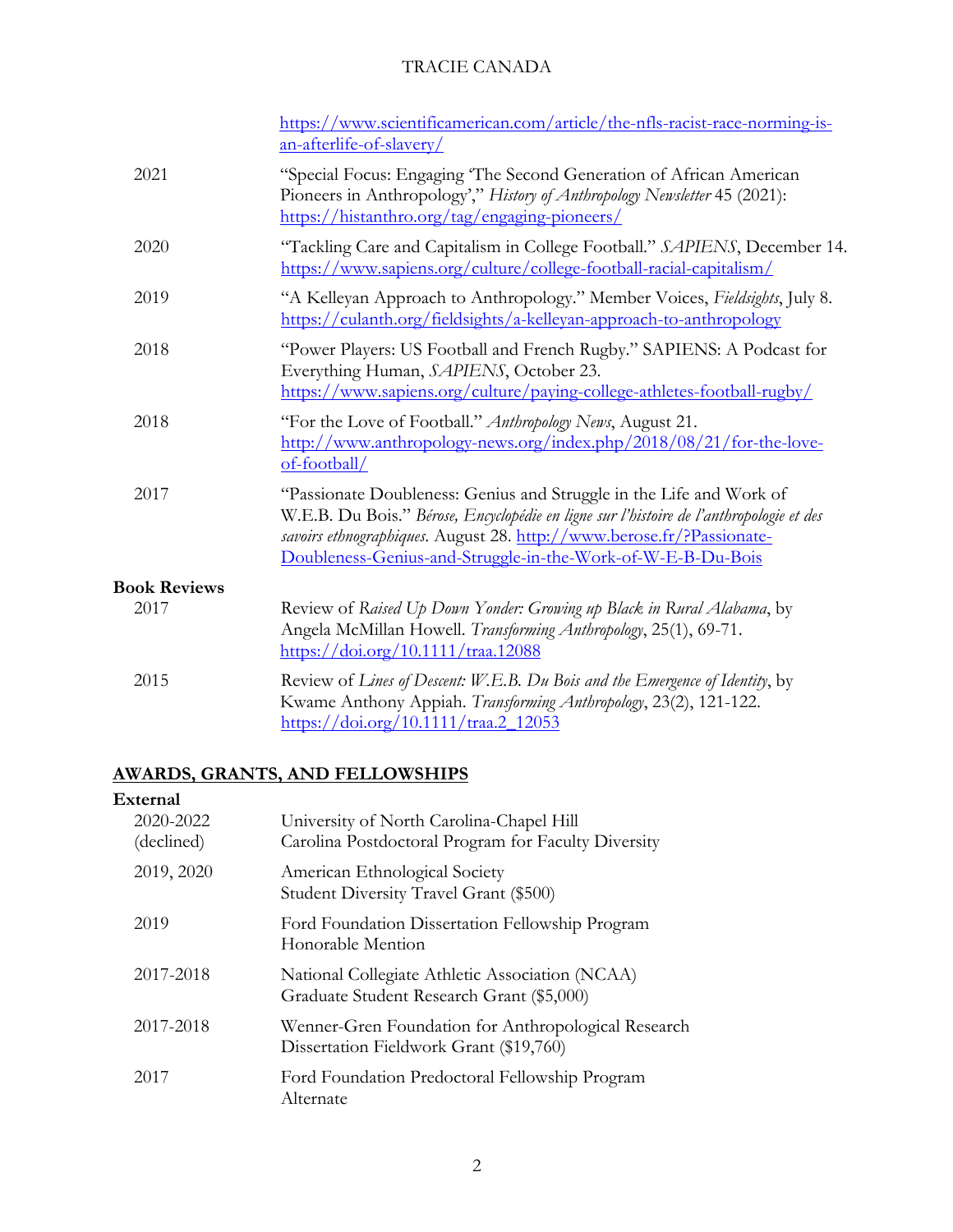| 2016          | The North American Society for the Sociology of Sport<br>Gary Sailes Graduate Diversity Scholarship Award (\$500)                            |
|---------------|----------------------------------------------------------------------------------------------------------------------------------------------|
| 2015-2020     | National Science Foundation<br>Graduate Research Fellowship Award (\$102,000)                                                                |
| 2015-2019     | Social Science Research Council-Mellon Mays<br>Predoctoral Research Grant (\$6,500)                                                          |
| 2011-present  | Andrew W. Mellon Foundation<br>Mellon Mays Undergraduate Fellowship                                                                          |
| Institutional |                                                                                                                                              |
| 2021-2022     | Initiative on Race and Resilience, University of Notre Dame<br>Course Development Grant (\$3,000)                                            |
| 2020-2021     | Institute for Scholarship in the Liberal Arts, University of Notre Dame<br>'Race and Ethnicity in the United States' Grant (\$1,400)         |
| 2020          | Department of Anthropology, University of Virginia<br>Award for Best Dissertation Chapter                                                    |
| 2018-2019     | Department of Anthropology, University of Virginia<br>Small Grants for Graduate Student Research and Conference Support (\$1,500)            |
| 2018          | Graduate and Postdoctoral Diversity Programs, University of Virginia<br>Professional Development Award (\$600)                               |
| 2016          | Office of Graduate and Postdoctoral Affairs, University of Virginia<br>Arts, Humanities, and Social Sciences Summer Research Award (\$3,500) |
| 2015-2016     | Department of Anthropology, University of Virginia<br>Preliminary Field Research Grant (\$7,200)                                             |
|               |                                                                                                                                              |

# **ACADEMIC PRESENTATIONS**

### **Talks and Colloquia**

| 2021 | "Black Intellectual Ancestors and the Various Histories of Anthropology."<br>Virtual Brown Bag Series, American Philosophical Society. March 23.                        |
|------|-------------------------------------------------------------------------------------------------------------------------------------------------------------------------|
| 2021 | "Navigating Social Science Research with Black Communities." Mellon Mays<br>Undergraduate Fellowship Lecture Series, Duke University. February 19.                      |
| 2021 | "Tackling Care and Capitalism in College Football." Department of<br>Anthropology Colloquium Speaker Series, University of North Carolina-<br>Chapel Hill. February 10. |
| 2020 | "Relating on a College Football Team." Minorities in Social Sciences Virtual<br>Lecture Series, Rice University. November 12.                                           |
| 2020 | "A Team of Brothers: Tackling and Surviving College Football." Department<br>of Anthropology Virtual Speakers Series, Vanderbilt University. October 30.                |
| 2019 | "An Ethnography of Race, Family, and Nation in Big-Time College<br>Football." Mellon Mays Undergraduate Fellowship Lecture Series, Bryn<br>Mawr College. October 28.    |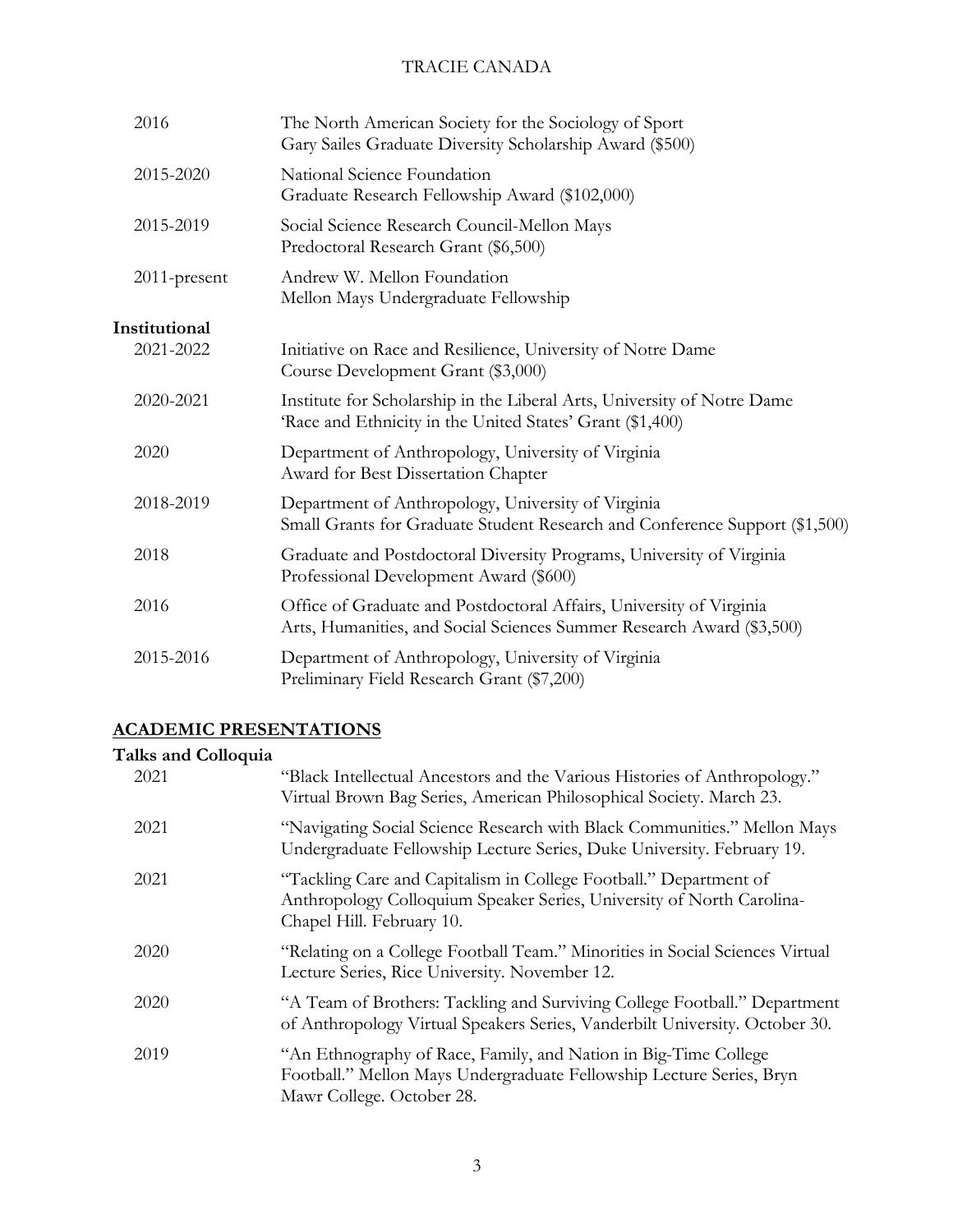| 2018                                       | "I do it for them': Teammate Bonds and Constructed Brotherhood."<br>Institute of African American Research, University of North Carolina-Chapel<br>Hill. November 12.                                                                                       |
|--------------------------------------------|-------------------------------------------------------------------------------------------------------------------------------------------------------------------------------------------------------------------------------------------------------------|
| 2014                                       | (with Dr. Lee D. Baker) "Is It Worth It? Science Education of the Talented 2%."<br>Department of Anthropology Colloquium, Princeton University. March 26.                                                                                                   |
| <b>Conference Panels Organized</b><br>2020 | "Paradoxical Games and Athletes' Lived Experiences." Roundtable at the<br>Virtual Annual Conference of the North American Society for the Sociology<br>of Sport, Virginia Beach, VA. November 5.                                                            |
| 2020                                       | (with Sara Rendell) "Intimate Protections: Care and Kin in the Face of Global<br>Anti-Blackness." Panel at the Spring Meeting of the American Ethnological<br>Society, University of Texas-Austin. March. [conference cancelled]                            |
| 2019                                       | "Re-centering the Anthropology of Sport on the Athlete." Panel at the<br>Annual Meeting of the American Anthropological Association, Vancouver,<br>Canada. November 23.                                                                                     |
| <b>Conference Presentations</b>            |                                                                                                                                                                                                                                                             |
| 2021                                       | "College Football, the Pandemic, and Racial Capitalism." Paper presented<br>virtually at the Twelfth International Conference on Sport & Society,<br>University of Granada. June 24.                                                                        |
| 2021                                       | "Playing through a Pandemic: Football Bodies and Institutionalized Care."<br>Paper presented at the Virtual Conference for the H.J. Lutcher Stark Center<br>for Physical Culture and Sports, University of Texas-Austin. January 15.                        |
| 2020                                       | "The year my mom was born": Black Mothering and American Football."<br>Paper presented at the Spring Meeting of the American Ethnological Society,<br>University of Texas-Austin. March. [conference cancelled]                                             |
| 2019                                       | "Black Players and the Team Ordering of College Football." Paper presented<br>at the Annual Meeting of the American Anthropological Association,<br>Vancouver, Canada. November 23.                                                                         |
| 2019                                       | "A Team of Brothers: Black Players and the Ordering of College Football."<br>Paper presented at the Annual Conference of the North American Society<br>for the Sociology of Sport, Virginia Beach, VA. November 7.                                          |
| 2019                                       | "The son that gets a lot of whoopings': Performing Race and Navigating<br>Violence in College Football." Paper presented at the Biennial Conference of<br>the Association for the Study of the Worldwide African Diaspora,<br>Williamsburg, VA. November 6. |
| 2019                                       | "Black Players, Quotidian Violence, and the Ordering of College Football."<br>Paper presented at the Annual Meeting of the Association for the Study of<br>African American Life and History, Charleston, SC. October 5.                                    |
| 2019                                       | "Navigating Violence and Performing Race in the Ordering of College<br>Football." Paper presented at the Annual Physical Cultural Studies Graduate<br>Student Conference, University of Maryland. April 12.                                                 |
| 2019                                       | "College Football and Black Women's Care Work." Paper presented at the                                                                                                                                                                                      |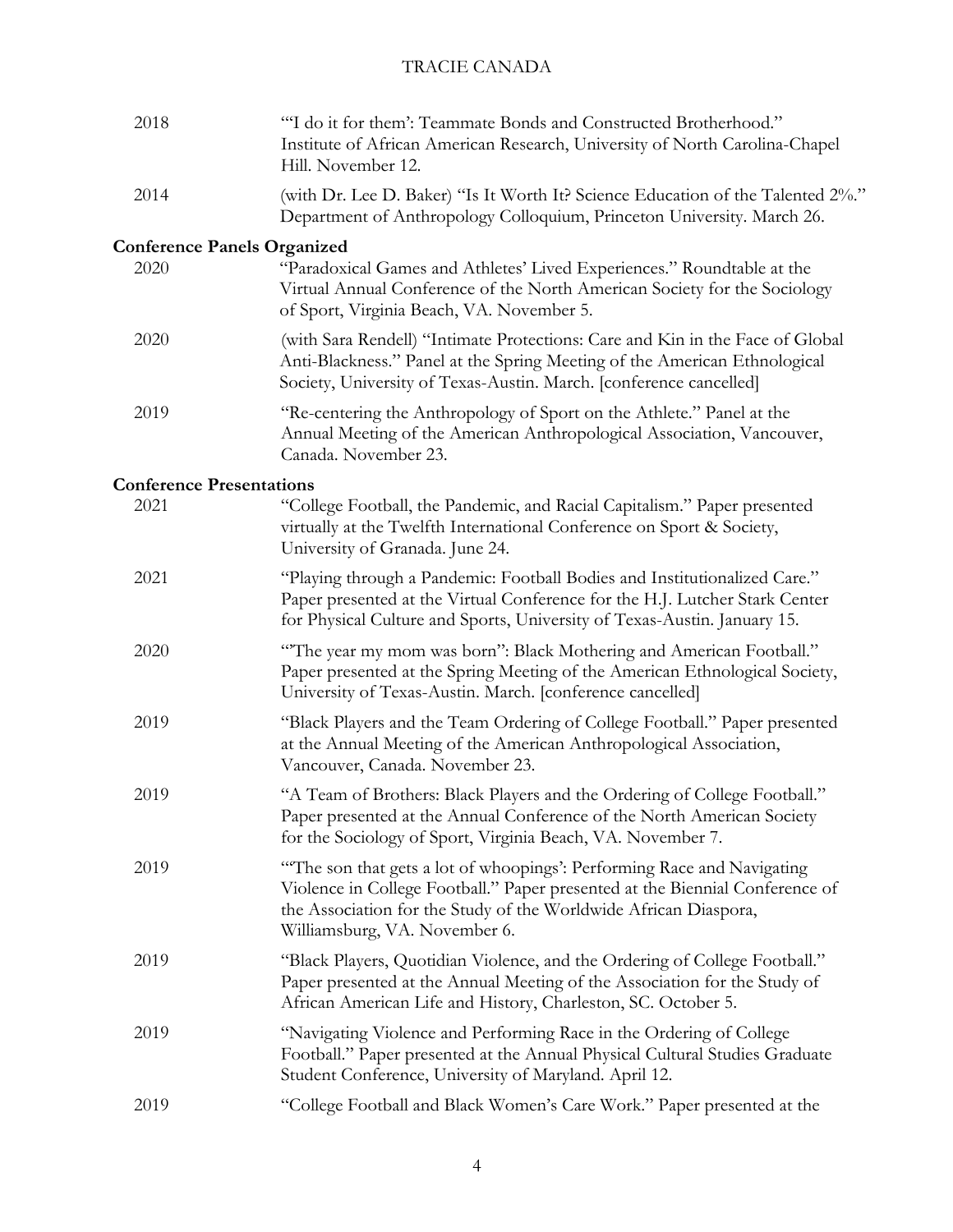|                            | Institute for African American Research, University of South Carolina. April 5.                                                                                                                                                                  |
|----------------------------|--------------------------------------------------------------------------------------------------------------------------------------------------------------------------------------------------------------------------------------------------|
| 2019                       | "The year my mom was born': An Ethnography of Care and Kin in<br>College Football." Poster presented at the Annual College Sport Research<br>Institute Conference, University of South Carolina. April 5.                                        |
| 2019                       | "A Team of Brothers: Black Players and the Ordering of College Football."<br>Paper presented at the Spring Meeting of the American Ethnological Society,<br>Washington University in St. Louis. March 16.                                        |
| 2018                       | "Black Ethnographers in Black Communities." Panelist on "Recentering<br>Domestic Ethnography, Decentering American Anthropology," roundtable<br>at the Annual Meeting of the American Anthropological Association, San<br>Jose, CA. November 16. |
| 2018                       | "Notes from the Football Field: An Ethnography of Race, Family, and<br>Nation." Paper presented at the Annual Research Committee Meeting of the<br>National Collegiate Athletic Association, Indianapolis, IN. September 20.                     |
| 2018                       | "Football Families: Kinship in College Football." Paper presented at the Annual<br>Graduate Research Symposium, College of William and Mary. March 17.                                                                                           |
| 2018                       | "Care and Support in Big-Time College Football." Poster presented at the<br>Annual Black Student-Athlete Summit: The Power of Race in College<br>Athletics, University of Texas-Austin. January 18.                                              |
| 2017                       | "Tackling the Everyday: Race, Family, and Nation in Big-Time College<br>Football." Paper presented at the Department of Anthropology Annual<br>Graduate Research Symposium, University of Virginia. March 24.                                    |
| 2012                       | "Big-Time Football: Athletics, Masculinity, and the Student-Athlete." Paper<br>presented at the Mays Undergraduate Fellowship Southeast Regional<br>Conference, Rice University. November 17.                                                    |
| 2011                       | "Racial Politics in College Athletics." Paper presented at the Mellon Mays<br>Undergraduate Fellowship Southeast Regional Conference, Duke University.<br>November 12.                                                                           |
| <b>Lectures and Panels</b> |                                                                                                                                                                                                                                                  |
| 2021                       | "Demystifying the Post-Doctoral Fellowship." Panelist, Association of Black<br>Anthropologists Student Interest Group. May 17.                                                                                                                   |
| 2021                       | "Are We Actually Taking Care of College Athletes?" Guest class lecture,<br>Department of History, University of North Carolina-Chapel Hill. April 29.                                                                                            |
| 2020                       | "Underrepresented in the Classroom, Overrepresented on the Playing Field."<br>Guest class lecture, Department of Anthropology, University of Notre<br>Dame. October 20.                                                                          |
| 2019                       | "Exploited Labor and Legacies of Inequality." Guest class lecture,<br>Department of Anthropology, University of Virginia. November 4.                                                                                                            |
| 2019                       | "Black Athletes and White Universities." Guest class lecture, Department of<br>History, University of North Carolina-Chapel Hill. April 11.                                                                                                      |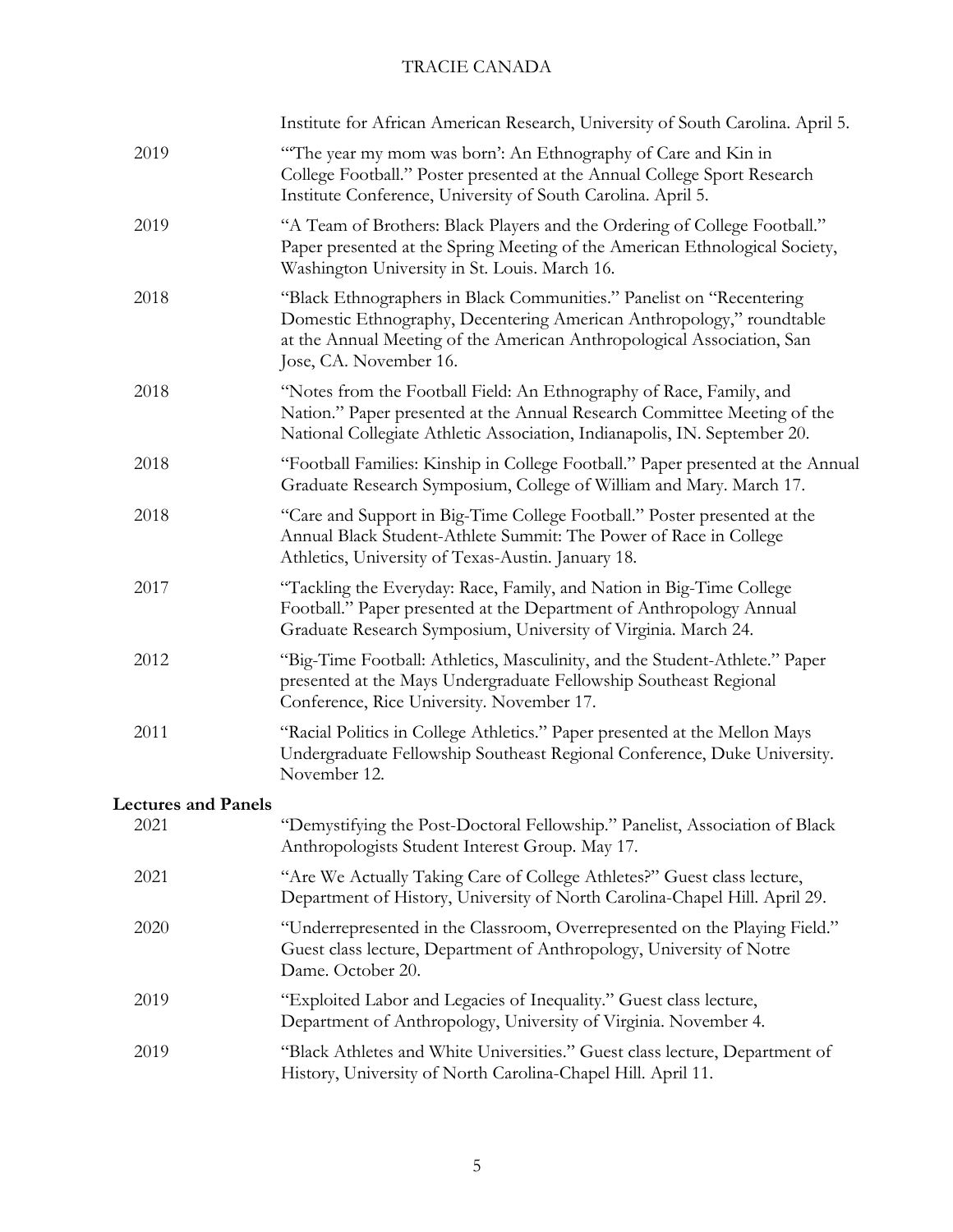| 2019 | "Navigating Fieldsite Access when Studying Black Communities." Panelist,<br>Institute of African American Research, University of North Carolina-Chapel<br>Hill. April 1.             |
|------|---------------------------------------------------------------------------------------------------------------------------------------------------------------------------------------|
| 2019 | "Taking Care of Business: The Athlete Edition." Panelist, United Black<br>Athletes club meeting, Duke University. March 31.                                                           |
| 2019 | "Disciplining Football Bodies." Guest class lecture, Department of Sociology<br>and Anthropology, Carleton College. January 16.                                                       |
| 2018 | "For Students of Color Who Have Not Considered Research Because You<br>Think Your Major is Enough." Panelist, Undergraduate Research Support<br>Office, Duke University. November 27. |
| 2018 | Graduate Student Panel. Panelist, Mellon Mays Undergraduate Fellowship<br>Program Southeast Regional Conference, Duke University. November 4.                                         |
| 2018 | "Science Education and Students of Color." Guest class lecture, Department<br>of Anthropology, University of North Carolina-Chapel Hill. October 30.                                  |
| 2018 | "Navigating Bureaucratic Structures during Fieldwork." Panelist, Fieldwork,<br>Ethics, and Ethnographic Writing Workshop, University of Virginia. October 26.                         |
| 2018 | "Athletics and Academics for Black Athletes." Guest class lecture,<br>Department of Cultural Anthropology, Duke University. September 18.                                             |
| 2018 | Graduate Student Panel. Panelist, Leadership Alliance Mellon Initiative Day,<br>University of Virginia. July 11.                                                                      |
| 2018 | "Ethnographic Fieldwork in Graduate School." Guest class lecture, Mellon<br>Mays Undergraduate Fellowship meeting, Duke University. March 5.                                          |
| 2016 | "Super Bowl 50: Race in America's Game." Guest class lecture, Department<br>of Anthropology, University of Virginia. March 4.                                                         |
| 2015 | "Overcoming Struggles during Summer Fieldwork." Panelist, Pre-Fieldwork<br>Forum, University of Virginia. October 15.                                                                 |
| 2012 | "Student-Athletes and Achievement." Panelist, Research Network for Racial<br>and Ethnic Inequality, Duke University. October 18.                                                      |

# **TEACHING EXPERIENCE**

| $2021$ -present | Assistant Professor, University of Notre Dame<br>Black Ethnographers; Blood, Guts, and Glory: Anthropology of Sports (co-<br>taught with Cara Ocobock)                                                                                                               |
|-----------------|----------------------------------------------------------------------------------------------------------------------------------------------------------------------------------------------------------------------------------------------------------------------|
| 2014-2015; 2017 | Instructor, University of Virginia<br>Advanced Academic Writing; Tournaments and Athletes                                                                                                                                                                            |
| 2016-2017       | Teaching and/or Grading Assistant, University of Virginia<br>Black Femininities and Masculinities in the U.S. Media; Introduction to<br>African-American and African Studies I; Introduction to African-American<br>and African Studies II; Tournaments and Athletes |
| 2014-2015       | Academic Tutor, University of Virginia, Athletic Academic Affairs                                                                                                                                                                                                    |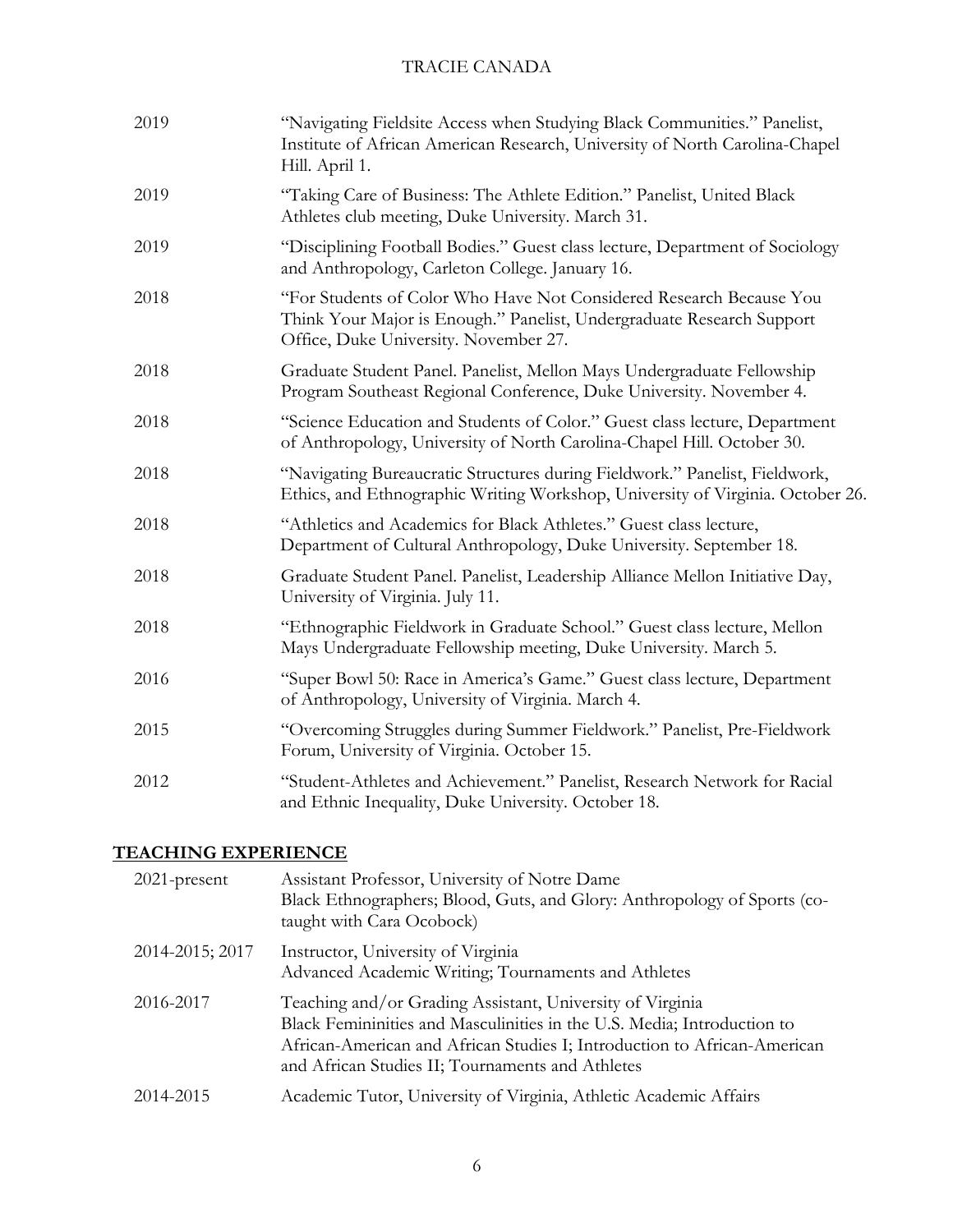Introduction to Anthropology; Language and Gender

2012-2013 Teaching Assistant, Duke University Anthropology of Race; Sports and Society

# **ACADEMIC SERVICE**

| $2021$ -present | Field Notes Editor, History of Anthropology Review                   |
|-----------------|----------------------------------------------------------------------|
| 2020-2021       | Field Notes Associate Editor, History of Anthropology Review         |
| 2019-2020       | Co-Founder and Organizer, Decolonizing Anthropology Workshop,        |
|                 | University of Virginia                                               |
| 2019            | Alumni Interviewer, Undergraduate Admissions Office, Duke University |
| 2018-2020       | Mentor, Mellon Mays Gap Assistance Program, Mellon Mays-Woodrow      |
|                 | Wilson National Fellowship Foundation                                |
| 2018-2019       | Graduate Mentor, United Black Athletes, Duke University              |
| 2018-2019       | Member, Department of Anthropology Speaker Series Committee,         |
|                 | University of Virginia                                               |

# **PROFESSIONAL DEVELOPMENT AND RESEARCH TRAINING**

| 2021 | Faculty Success Program, National Center for Faculty Development &        |
|------|---------------------------------------------------------------------------|
|      | Diversity. Fall semester.                                                 |
| 2021 | Junior Scholars of Color Mentoring Program, The North American Society    |
|      | for the Sociology of Sport. November.                                     |
| 2021 | Faculty of Color Working Group Virtual Symposium, "Politics, Pedagogy,    |
|      | and the Public Humanities," New England Humanities Consortium and         |
|      | Tufts University. May 26-28.                                              |
| 2019 | Preparing for the Professoriate Seminar, Social Science Research Council- |
|      | Mellon Mays. September 18-21.                                             |
| 2019 | Proposal Writing and Dissertation Development Seminar, Social Science     |
|      | Research Council-Mellon Mays. March 19-23.                                |

### **UNIVERSITY WORK EXPERIENCE**

| Digital Pedagogy Intern, Arts & Sciences Learning Design & Technology       |
|-----------------------------------------------------------------------------|
| Team, University of Virginia                                                |
| Graduate Assistant, Provost's Summer Mentorship Program (SMP), Office       |
| of the Vice Provost for Student Engagement, University of Pennsylvania      |
| Graduate Student Assistant, Leadership Alliance Mellon Initiative (LAMI),   |
| Graduate and Postdoctoral Diversity Programs, University of Virginia        |
| Graduate Student Intern, Office of the Vice President and Chief Officer for |
| Diversity and Equity, University of Virginia                                |
| Tutor, Athletic Academic Affairs, University of Virginia                    |
| Staff and Research Assistant, Office of the Dean of Academic Affairs, Duke  |
| University                                                                  |
| Note Taker, Student Disability Access Office, Duke University               |
| Intern, Office of Football Relations, Duke University                       |
| Intern, Undergraduate Admissions Office, Duke University                    |
|                                                                             |